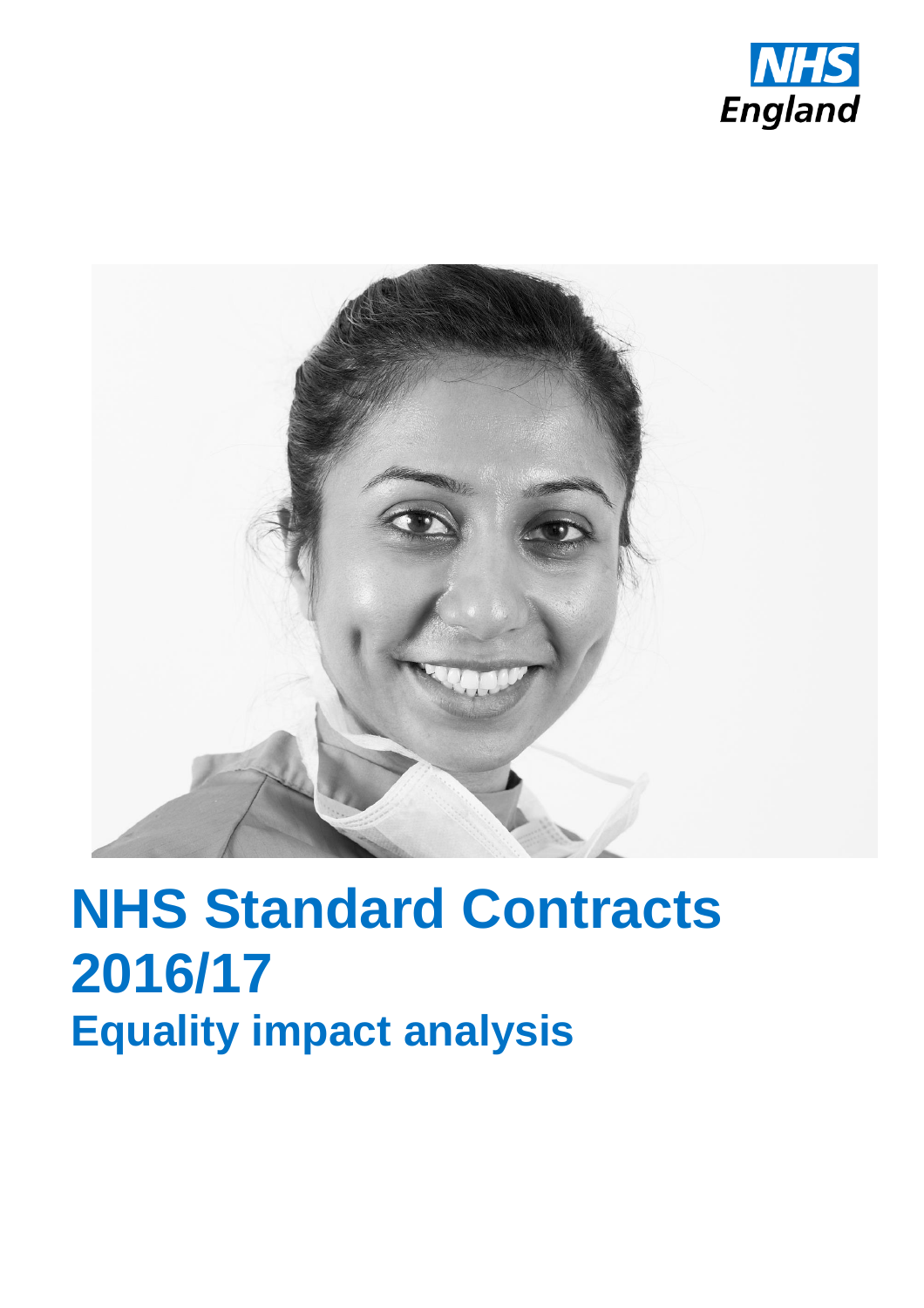#### **NHS England INFORMATION READER BOX**

# **Di**<br>Me

| Pilcoloialc |                                 |                               |
|-------------|---------------------------------|-------------------------------|
| Medical     | <b>Commissioning Operations</b> | Patients and Information      |
| Nursing     | Trans. & Corp. Ops.             | <b>Commissioning Strategy</b> |
| Finance     |                                 |                               |

| <b>Publications Gateway Reference:</b>       | 04983                                                                                                                                                                                                                                                                                                      |  |
|----------------------------------------------|------------------------------------------------------------------------------------------------------------------------------------------------------------------------------------------------------------------------------------------------------------------------------------------------------------|--|
| <b>Document Purpose</b>                      | Other (see Description)                                                                                                                                                                                                                                                                                    |  |
| <b>Document Name</b>                         | NHS Standard Contract 2016/17 Equality Impact Analysis                                                                                                                                                                                                                                                     |  |
| Author                                       | <b>NHS Standard Contract Team</b>                                                                                                                                                                                                                                                                          |  |
| <b>Publication Date</b>                      | March 2016                                                                                                                                                                                                                                                                                                 |  |
| <b>Target Audience</b>                       | CCG Clinical Leaders, CCG Accountable Officers, CSU Managing<br>Directors, Care Trust CEs, Foundation Trust CEs, Local Authority CEs,<br>NHS Trust Board Chairs, NHS England Regional Directors, Directors of<br>Finance, NHS Trust CEs, Parties to NHS Standard Contract<br>(commissioners and providers) |  |
| <b>Additional Circulation</b><br>List        |                                                                                                                                                                                                                                                                                                            |  |
| <b>Description</b>                           | This Equality Impact Analysis provides information on the equality and<br>health inequalities implications of the NHS Standard Contract and the<br>NHS shorter-form Contract 2016/17.                                                                                                                      |  |
| <b>Cross Reference</b>                       | NHS Standard Contracts 2016/17 draft https://www.england.nhs.uk/nhs-<br>standard-contract/16-17/                                                                                                                                                                                                           |  |
| <b>Superseded Docs</b><br>(if applicable)    | NHS Standard Contract 2015/16 Equality impact analysis<br>https://www.england.nhs.uk/wp-content/uploads/2015/03/4-nhs-contrct-<br>ehi-anlys.pdf                                                                                                                                                            |  |
| <b>Action Required</b>                       | <b>NA</b>                                                                                                                                                                                                                                                                                                  |  |
| <b>Timing / Deadlines</b><br>(if applicable) | NΑ                                                                                                                                                                                                                                                                                                         |  |
| <b>Contact Details for</b>                   | NHS Standard Contract Team                                                                                                                                                                                                                                                                                 |  |
| further information                          | 4E64 Quarry House                                                                                                                                                                                                                                                                                          |  |
|                                              | Quarry Hill<br>Leeds                                                                                                                                                                                                                                                                                       |  |
|                                              | LS27UE                                                                                                                                                                                                                                                                                                     |  |
|                                              | nhscb.contractshelp@nhs.net                                                                                                                                                                                                                                                                                |  |
|                                              | https://www.england.nhs.uk/nhs-standard-contract/16-17/                                                                                                                                                                                                                                                    |  |

## **Document Status**

This is a controlled document. Whilst this document may be printed, the electronic version posted on the intranet is the controlled copy. Any printed copies of this document are not controlled. As a controlled document, this document should not be saved onto local or network drives but should always be accessed from the intranet.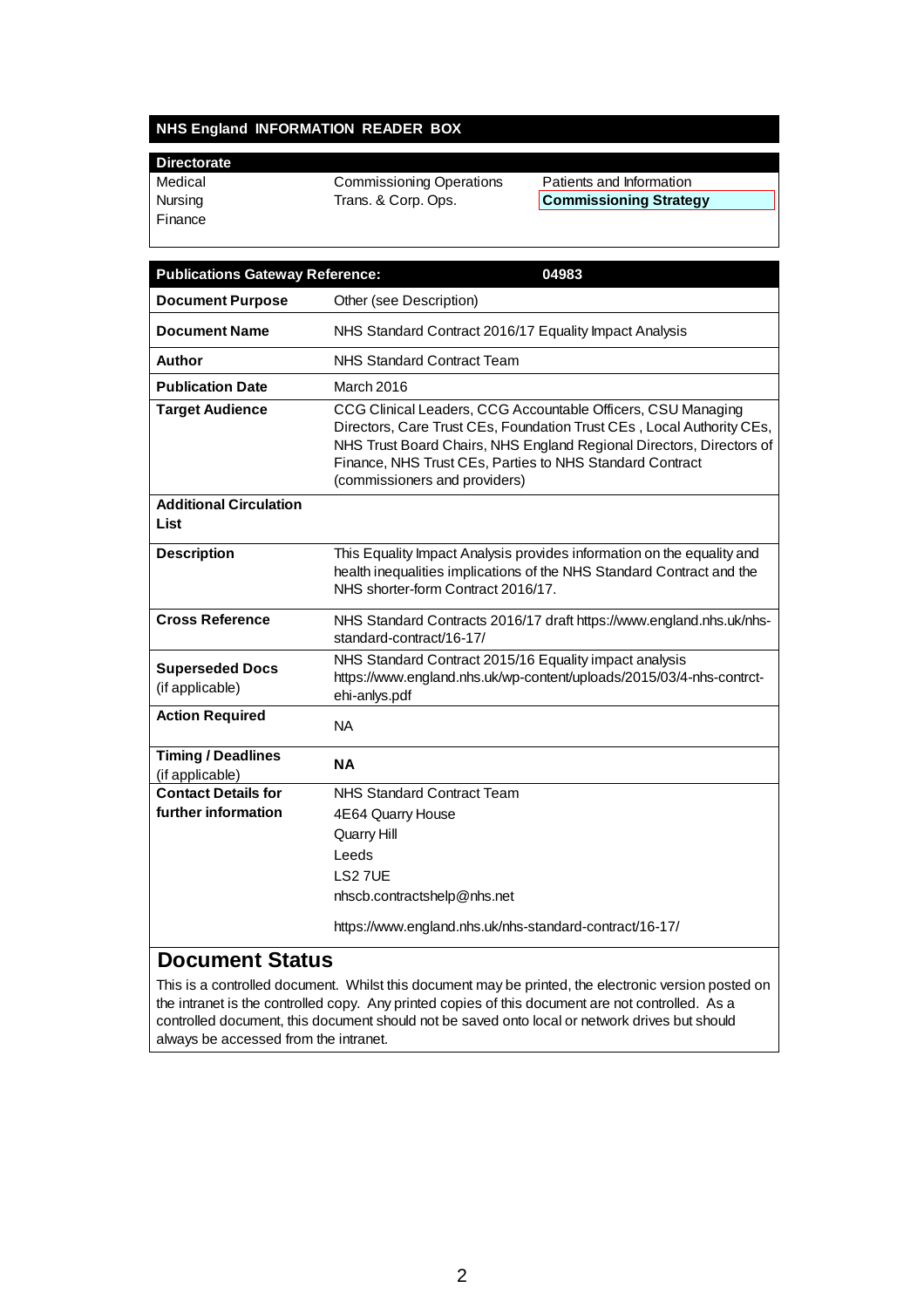# **NHS Standard Contracts 2016/17**

# **Equality impact analysis**

| Version number:          | $\mathbf 1$                             |
|--------------------------|-----------------------------------------|
| First published:         | March 2016                              |
| Updated:                 | NA.                                     |
| Prepared by:             | NHS Standard Contract Team, NHS England |
| Document classification: | Official                                |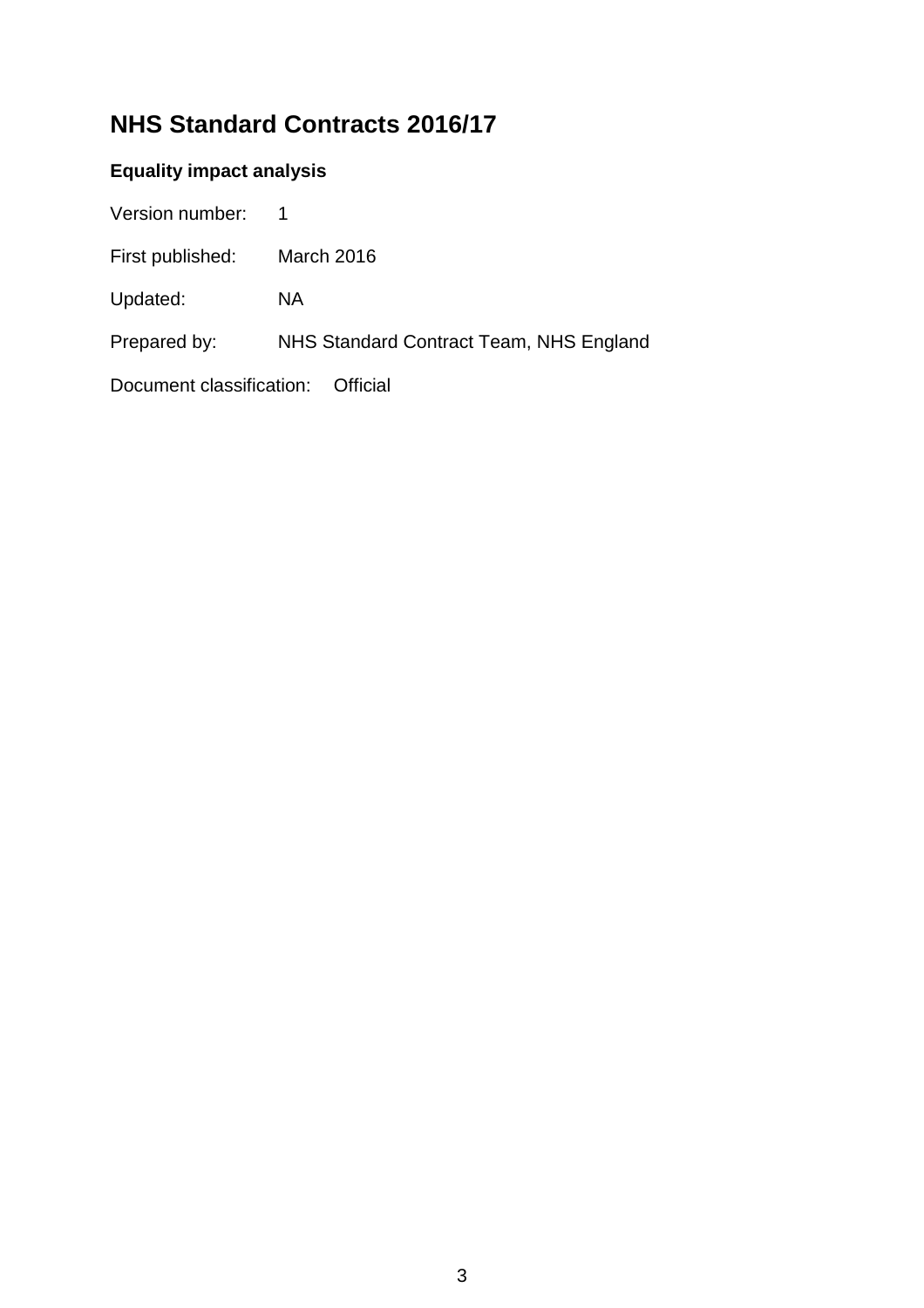# **Equality and Health Inequalities Analysis**

#### **Title:** NHS Standard Contracts 2016/17

The NHS Standard Contract is mandated by NHS England for use by NHS commissioners to contract for all healthcare services other than primary care.

For the first time, for use for commissioning services with effect from 1 April 2016, NHS England is publishing a shorter-form version of the NHS Standard Contract, for use in defined circumstances. This will complement the full-length version of the Contract.

## **What are the intended outcomes of this work?**

The outcome of this work is to update the NHS Standard Contract from the 2015/16 version to the 2016/17 version, and to launch the NHS Standard Contract shorterform Contract. We undertook stakeholder engagement in August – September 2015 and in February – March 2016, and used the outcomes of this to inform changes to the Contract, and to develop the short-form Contract. Changes to the Contract keep it up-to-date and relevant, for example: to ensure it correctly relates to new legislation; to ensure it reflects significant new policies that have already been published over the last year; and to deliver technical improvements.

# **Who will be affected by this work?**

Parties to the NHS Standard Contract will be directly affected (NHS commissioners, NHS England specialised commissioners, NHS providers, independent sector providers, third sector providers), in addition to local populations, service users, and staff.

# **Equality and health inequalities implications**

- The NHS Standard Contract 2016/17 relates to all health care services (other than primary care) for the population of England. It therefore relates to all groups with 'protected characteristics' under the [Equality Act 2010](http://www.legislation.gov.uk/ukpga/2010/15/contents) (age, disability, ethnicity, gender reassignment, marriage and civil partnership, religion or belief, pregnancy and maternity, sex (gender) and sexual orientation). The Contract is aligned to the principles and duties of the Equality Act. Under the [National Health Service Act 2006](http://www.legislation.gov.uk/ukpga/2006/41/contents) as amended by the [Health and Social Care Act 2012,](http://www.legislation.gov.uk/ukpga/2012/7/contents/enacted) CCGs and NHS England have duties in relation to health inequalities in the following areas:.
	- o Have regard to the need to reduce inequalities between patients in access to health services and the outcomes achieved (s.13G and s.14T);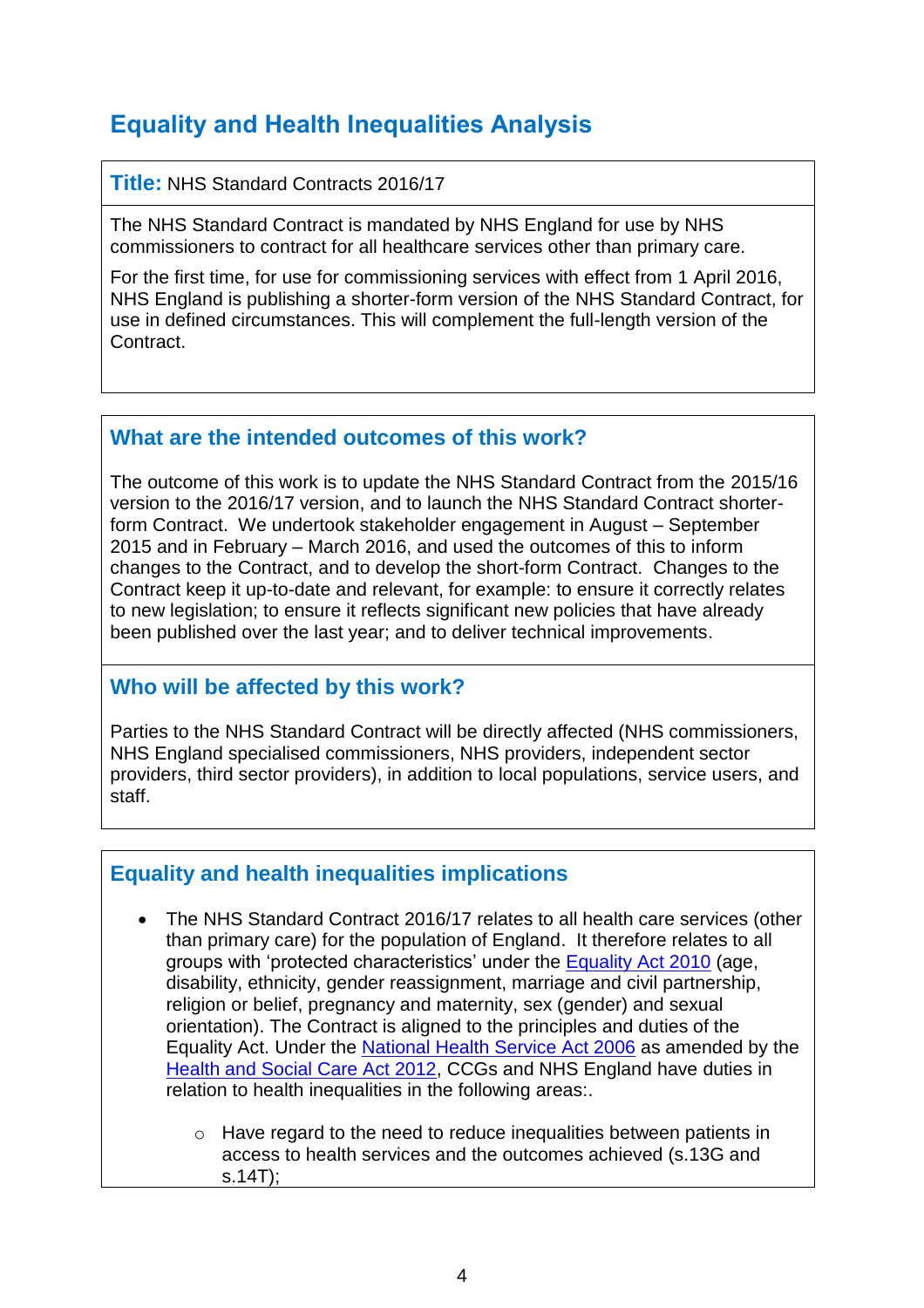o Exercise their functions with a view to securing that health services are provided in an integrated way, and are integrated with health-related and social care services, where they consider that this would improve quality and reduce inequalities in access to those services or the outcomes achieved (s13N and s.14Z1);

It should be noted that health inequalities can occur across a range of social and demographic indicators, including socio-economic status, occupation, geographical locations and the nine protected characteristics of the Equality Act 2010.

The NHS Standard Contract prohibits discrimination on the basis of the nine protected characteristics set out in the Equality act 2010, this being a mutual obligation on the commissioner and on the provider. Service Condition 13 of the NHS Standard Contract 2016/17 relates specifically to 'Equality of Access, Equality and Non-Discrimination' and states:

#### *SC13 Equity of Access, Equality and Non-Discrimination*

- *13.1 The Parties must not discriminate between or against Service Users, Carers or Legal Guardians on the grounds of age, disability, marriage or civil partnership, pregnancy or maternity, race, religion or belief, sex, sexual orientation, gender reassignment, or any other non-medical characteristics, except as permitted by Law.*
- *13.2 The Provider must provide appropriate assistance and make reasonable adjustments for Service Users, Carers and Legal Guardians who do not speak, read or write English or who have communication difficulties (including hearing, oral or learning impairments). The Provider must carry out an annual audit of its compliance with this obligation and must demonstrate at Review Meetings the extent to which Service improvements have been made as a result.*
- *13.3 In performing its obligations under this Contract the Provider must comply*  with the obligations contained in section 149 of the Equality Act 2010, the *Equality Act 2010 (Specific Duties) Regulations and section 6 of the HRA. If the Provider is not a public authority for the purposes of those sections it must comply with them as if it were.*
- *13.4 In consultation with the Co-ordinating Commissioner, and on reasonable request, the Provider must provide a plan setting out how it will comply with its obligations under SC13.3. If the Provider has already produced such a plan in order to comply with the Law, the Provider may submit that plan to the Co-ordinating Commissioner in order to comply with this SC13.4.*
- *13.5 The Provider must implement EDS2.*
- *13.6 The Provider must implement the National Workforce Race Equality Standard and submit an annual report to the Co-ordinating Commissioner on its*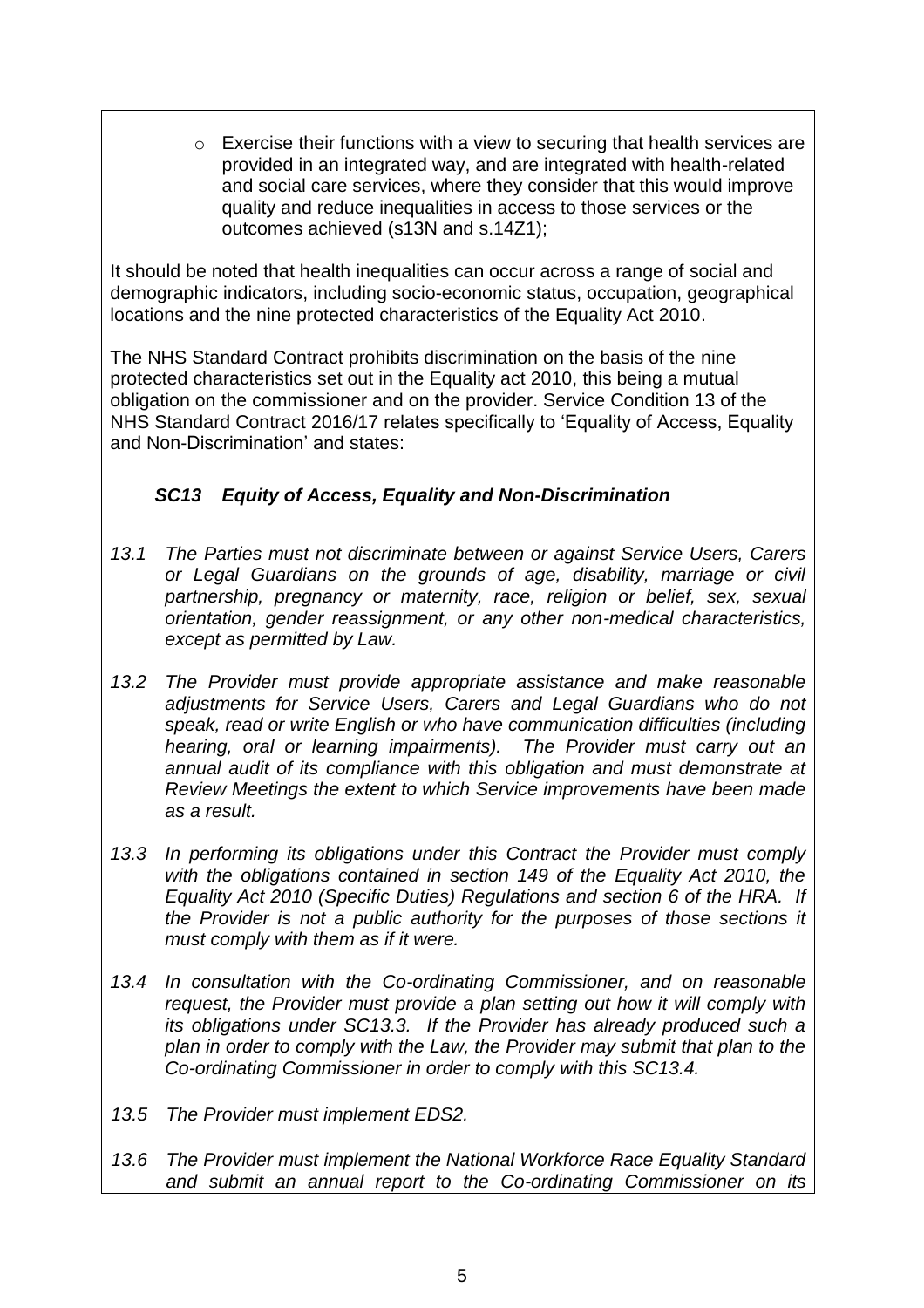*progress in implementing that standard.* 

In addition, the NHS Standard Contract 2016/17 places an obligation on NHS Trusts and on Foundation Trusts to implement the Equality Delivery System for the NHS (EDS2), and on all providers to implement the NHS Workforce Race Equality Standard (WRES).

EDS2 is designed to help local NHS organisations, in discussion with local partners including patients, communities and NHS staff, to review and improve their performance for people with the characteristics given protection under the Equality Act 2010. Implementing EDS2 can support organisations to deliver on aspects of their health inequalities work. By using EDS2, NHS organisations can also be helped to deliver on the public sector Equality Duty.

The Workforce Race Equality Standard requires providers to demonstrate progress against a number of indicators of workforce equality, including a specific indicator to address the low levels of Black and Minority Ethnic representation at senior management and Board levels.

For 2016/17, the NHS Standard Contract 2016/17 [Technical Guidance](https://www.england.nhs.uk/nhs-standard-contract/16-17/) strongly encourages providers to report on their WRES progress, using the [WRES report](https://www.england.nhs.uk/about/gov/equality-hub/equality-standard/)  [template,](https://www.england.nhs.uk/about/gov/equality-hub/equality-standard/) and to publish this on their websites on an annual basis. Providers are also strongly encouraged to use the [EDS2 report template](hhttps://www.england.nhs.uk/wp-content/uploads/2015/04/eds2-summ-rep-temp-mar15.pdf) and to publish this on their websites.

The NHS Standard Contract also places a positive obligation on commissioners and on providers to promote the NHS Constitution, and its values and pledges (Service Condition 1.3.) The Contract also places an obligation on providers with regard to safeguarding (Service Condition 32) and on ensuring that the providers' staff are aware of and respect equality and human rights of colleagues, Service Users, Carers and of the public (Service Condition 5.3.5).

# **Evidence**

The NHS Standard Contract relates to all health care services (other than primary care) for the population of England; it therefore impacts upon all people and groups with 'protected characteristics' under the Equality Act 2010 (s4 (9)).

The main types of data and information that evidence inequalities relate to:

- patient access to services, experience and health outcomes
- workforce experience
- the correlation between staff satisfaction and patient experience

The list of data and research referred below provides some examples of the evidence that relate to inequalities and is not exhaustive.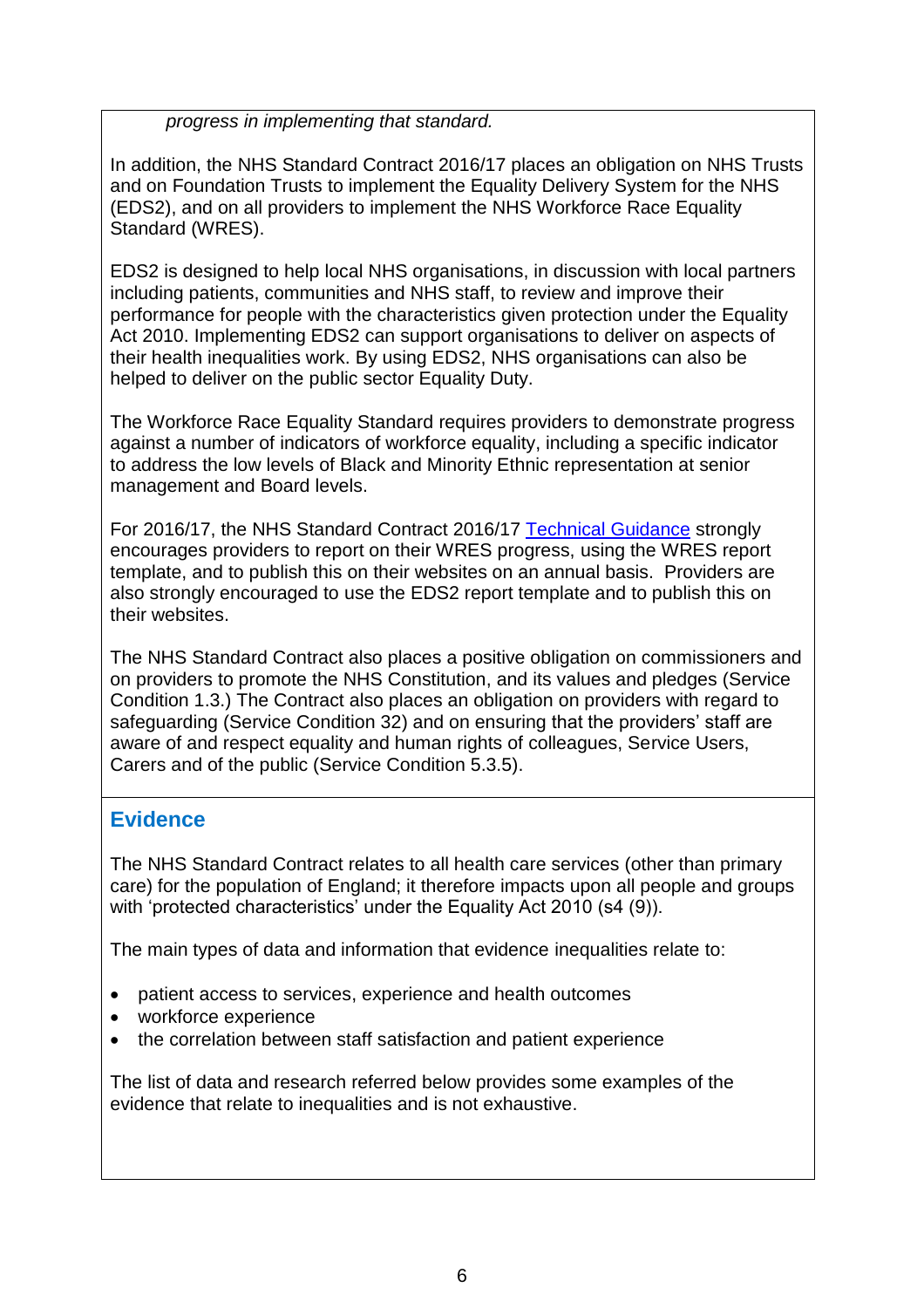*Patient access to services, experience and outcomes:*

- The 2013 National Audit of Cardiac Rehabilitation (NACR) demonstrated that **women** are under-represented in cardiac rehabilitation. It is mainly older women who are under -represented in cardiac rehabilitation; women over the age of 80 are less likely to take part than men of the same age.<sup>1</sup>
- Between 25-50% of **adult mental health** disorders are potentially preventable with treatment during childhood or adolescence.<sup>2</sup> People with mental health problems have much higher rates of physical illness, with a range of factors contributing to greater prevalence of, and premature mortality from: coronary heart disease, stroke, diabetes, infections and respiratory disease.<sup>3</sup>
- It is estimated that 40% of **lesbian, gay and bisexual** people have a clinically recognised mental health problem, whereas 25% of the general population will experience some kind of mental health problem in the course of a year. Over 1 in 12 lesbian and bisexual women aged between 50 and 79 have been diagnosed with breast cancer. In 2011, 70% of all sexually transmitted infection (STI) clinic attendees received an HIV test; with the highest coverage among men who have sex with men  $(83%)$ .<sup>4</sup>
- Findings from the 2013 Confidential Inquiry into premature deaths of people with **learning disabilities** found that men die 13 years sooner than men without a learning disability, and women with learning disabilities tend to die 20 years sooner than those without. They are likely to find it more difficult than others to communicate their symptoms. It has also been found that people with learning disabilities have reduced access to generic preventative screening and health promotion procedures, such as breast or cervical screening. <sup>5</sup>
- Some health care professionals think that lesbians do not require cervical smear tests, yet 10% of lesbians have abnormal smears – this includes 5% of lesbians who have never had penetrative sex with a man.<sup>6</sup> Lesbian and bisexual **women** are up to 10 times less likely to have had a test in the past three years but lesbians and bisexual women have often been invisible patients within health services and their needs are poorly understood.<sup>7</sup>
- The health care system in England is key to many **transgender** people managing to fulfil their lives. For the majority the interaction with the NHS will be on the receiving end of help, including the care they receive in the process of obtaining gender reassignment surgery, or other relevant services.

l

<sup>1</sup> <http://www.cardiacrehabilitation.org.uk/docs/2013.pdf>

<sup>2</sup> [www.cabinetoffice.gov.uk/media/.../inclusion-health-evidencepack.pdf](http://www.cabinetoffice.gov.uk/media/.../inclusion-health-evidencepack.pdf)

<sup>&</sup>lt;sup>3</sup> Friedli. L., *Mental health, resilience and inequalities*, 2009, WHO Europe and Mental Health **Foundation** 

<sup>4</sup> <http://www.lgf.org.uk/evidence-exchange>

<sup>5</sup> <http://www.bristol.ac.uk/cipold/>

<sup>&</sup>lt;sup>6</sup> In the Pink Providing Excellent Care for Lesbian, Gay and Bisexual People: A practical guide for GPs and Other Health Practitioners, 2010 NHS Sheffield citing Stonewall/Cancerbackup

<sup>7</sup> Fish J., Cervical screening in lesbian and bisexual women*: a review of the worldwide literature using systematic methods*, 2009, De Montford University.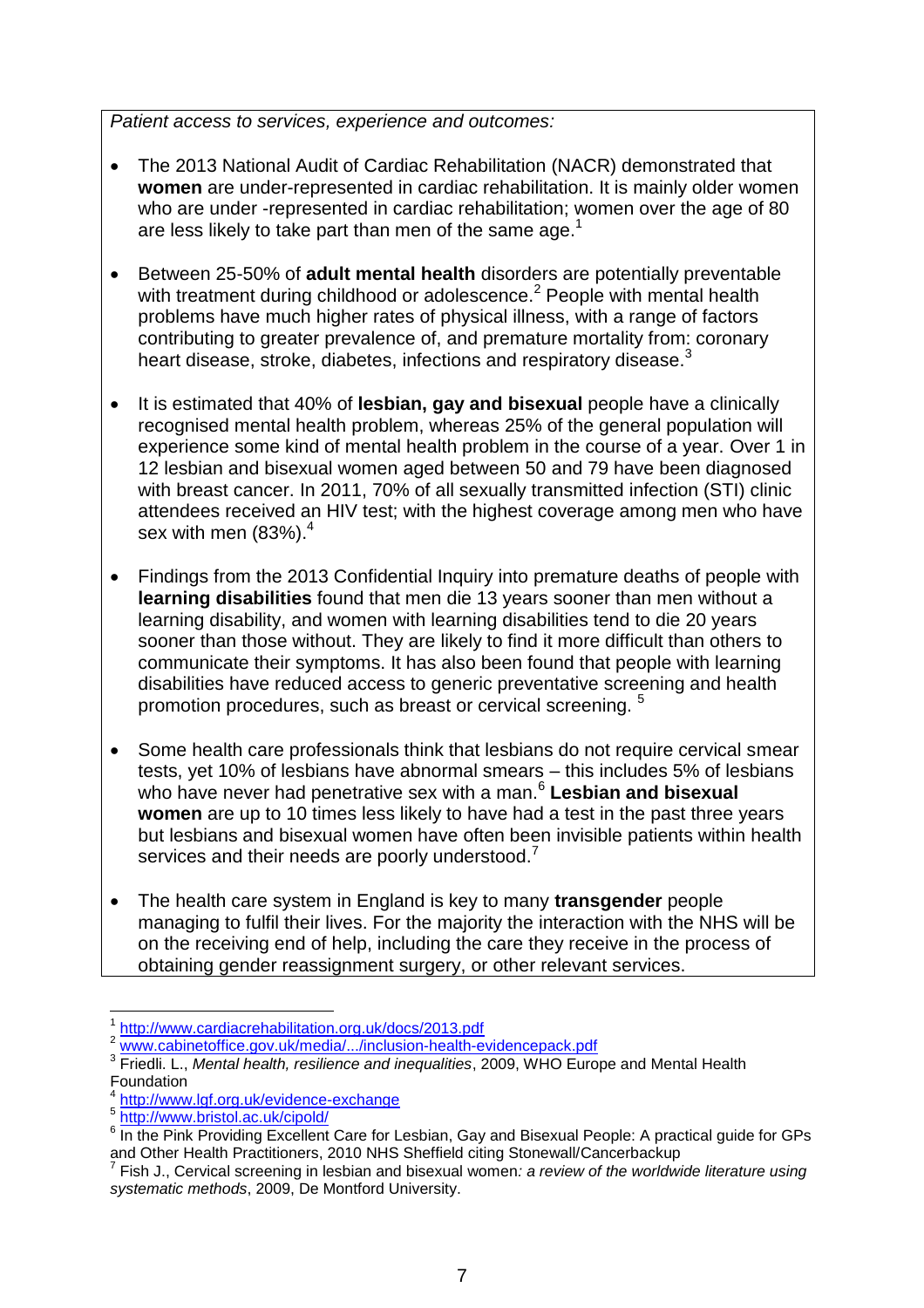- Type 2 diabetes is 3.5 times more prevalent in **South Asians** than European populations. 8
- NHS In Patient Surveys indicate that certain **ethnic minority** patients are less likely to give a positive response to the question "*Overall, did you feel you were treated with respect and dignity while you were in the hospital?*" when compared to the White British group. Similar patterns emerge from a question regarding Emergency Departments. 9

**Gypsies and Travellers** are known to have low child immunisation levels, higher prevalence of anxiety and depression, chronic cough or bronchitis (even after smoking is taken into account), asthma, chest pain and diabetes, as compared with the general population.<sup>10</sup>

#### *Workforce experience:*

- With regard to age distribution by Agenda for Change (AfC) bandings for posts within the NHS, the **age** distribution across the AfC bandings varies. As is seen in most professions, promotions within the NHS appear to be gained, and responsibility increases, with age.
- The 2013 NHS Staff Survey indicates that **Disabled** NHS staff are more likely to report bullying and harassment from members of public. Thirty-four per cent have reported such an incident while the national average is 28%. In addition, 13% of disabled staff have experienced discrimination by managers - while the national average is  $7\%$ <sup>11</sup>
- With regard to **ethnicity**, in the 2013 NHS Staff Survey, 39% of Black staff compared to 63% of White staff felt that their organisation acted fairly with regards to career progression and promotion. The survey findings also showed that 29% of non-White staff and 34% of Black African staff have experienced harassment and bullying from members of public. In 2014, *'The snowy white peaks of the NHS'* report found that the BME population is largely excluded from senior positions both as NHS managers and as NHS Trust Board members in London.<sup>12</sup>

The NHS workforce in England comprises 22% black & minority ethnic (BME) staff; however, only 7% of the workforce in senior manager roles is of BME origin. Twenty-four per cent of NHS consultant doctors are of Asian or Asian British origin, yet the proportion of BME Board-level Medical Directors is less than 3%.

 $\overline{\phantom{a}}$ <sup>8</sup> *Diabetes in the UK 2010,* Diabetes UK

<sup>&</sup>lt;sup>9</sup> <http://www.nhssurveys.org/>

<sup>10</sup> *Department for Communities and Local Government, 2012*

<sup>&</sup>lt;sup>11</sup> <http://www.nhsstaffsurveys.com/Page/1006/Latest-Results/2013-Results/>

<sup>12</sup> http://www.mdx.ac.uk/ data/assets/pdf\_file/0012/59799/The-snowy-white-peaks-of-the-[NHS.pdf.pdf](http://www.mdx.ac.uk/__data/assets/pdf_file/0012/59799/The-snowy-white-peaks-of-the-NHS.pdf.pdf)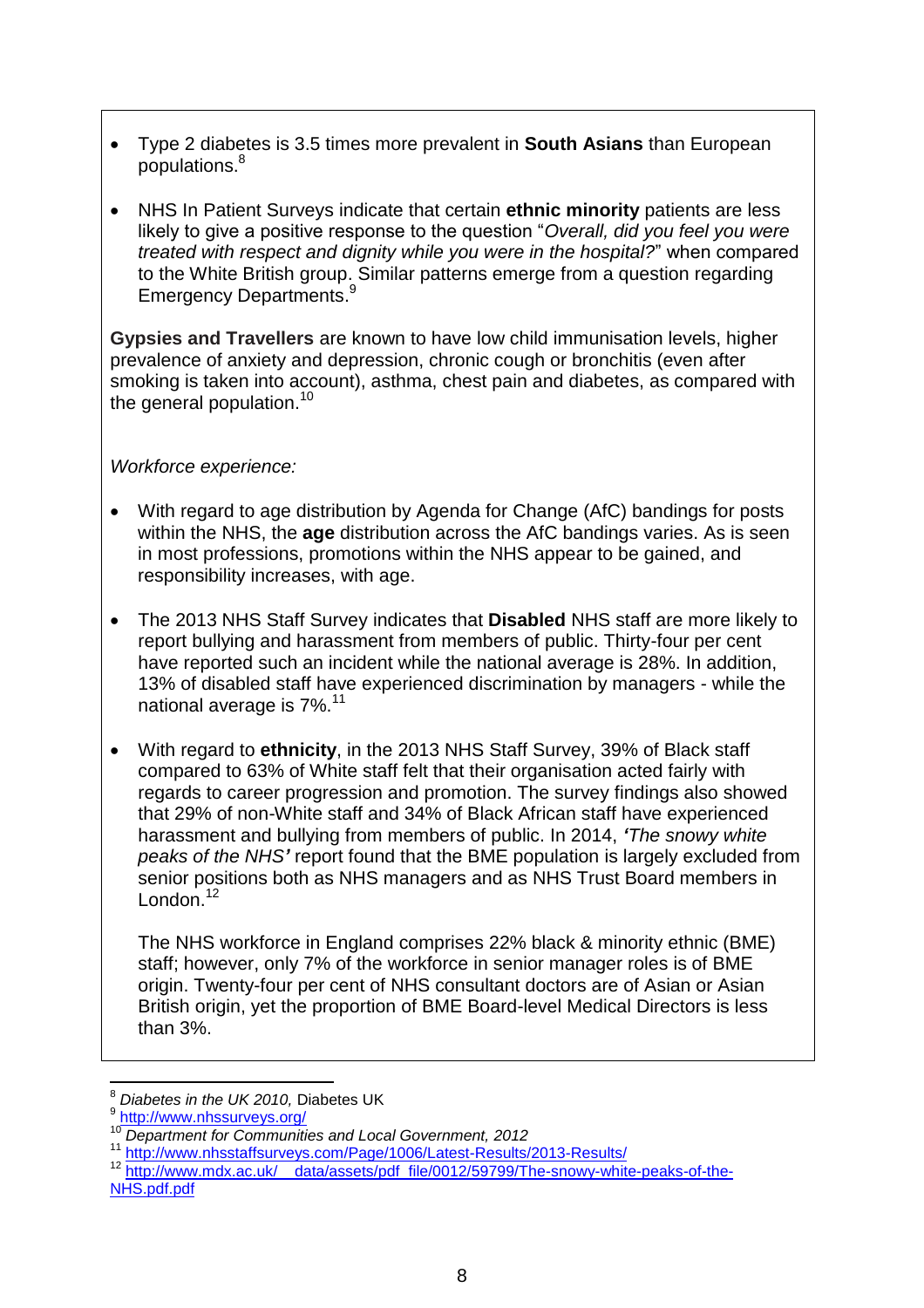- The 2013 NHS Staff Survey shows variation in staff experience by **religion or belief**. 37% per cent of people identifying their religion or belief as 'any other religion' have experienced harassment and bullying or abuse from members of the public in the last 12 months, compared with the overall figure of 28% for all staff.<sup>13</sup>
- The composition of the working age population in England, by **sex**, is 51% women and 49% men. According to HSCIC data, 81% of non-medical and 45% of medical staff are women. However, despite making up the significant majority (81%) of the NHS workforce, women remain under-represented in NHS leadership roles.
- With regard to the 2013 NHS Staff Survey, 36% of **gay** and 34% of **lesbian** staff have experienced harassment or bullying from members of the public compared to a national average of 28%. Gay men are close to 3-times more likely to experience discrimination from patients, at 15% compared to a national average of 6%.<sup>14</sup>
- Data on workforce composition or experience within the work environment by pregnancy and maternity, and by marriage and civil partnership are not readily available.

*The correlation between staff satisfaction and patient experience:*

- In 2009, the Aston Business School explored whether staff satisfaction and patient experience were linked. They used the NHS staff and patients surveys in 2007 to identify possible pairs of variables, and then narrowed down pairs to the relationships that appeared most substantial. It is important to note that no inference about causality can be drawn from the analysis. Findings included:
	- o Prevalence of **discrimination against staff** is related to several areas of patient experience, particularly their perceptions of nursing staff.
	- o High levels of **bullying, harassment and abuse against staff** by outsiders relates to many negative patient experiences.<sup>15</sup>

 $14 \overline{\text{ibid}}$  $14 \overline{\text{ibid}}$  $14 \overline{\text{ibid}}$ 

l <sup>13</sup> <http://www.nhsstaffsurveys.com/Page/1006/Latest-Results/2013-Results/>

<sup>15</sup> Dawson J., *Does the experience of staff working in the NHS link to the patient experience of care? An analysis of links between the 2007 acute trust inpatient and NHS staff surveys*, July 2009, Institute for Health Services Effectiveness, Aston Business School.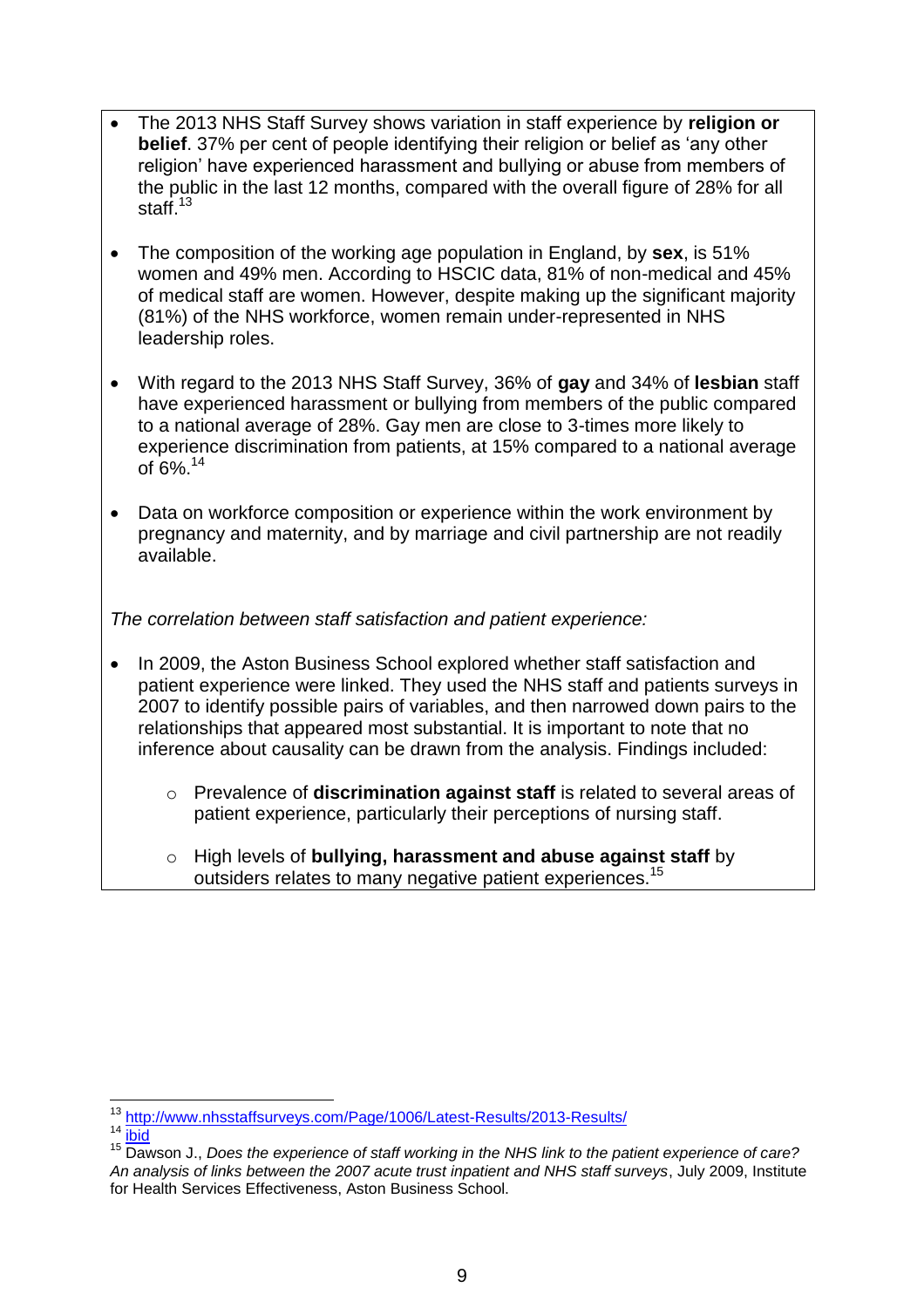## **Engagement and involvement**

The NHS Standard Contract Team has engaged with NHS England's Equality and Health Inequalities Team and the WRES Implementation Team on drafting this Analysis.

NHS England undertook initial [consultation](http://www.england.nhs.uk/wp-content/uploads/2014/08/sc-dis-pap.pdf) on the Contract during August and September 2015, and engaged directly with internal and external stakeholders. The stakeholder engagement has included extensive engagement with a range of commissioners, providers and provider representative organisations – including the voluntary and independent sectors that represent the spread of protected characteristics.

In February 2016, NHS England published a [response to consultation document](http://www.england.nhs.uk/nhs-standard-contract/16-17/) providing a summary of stakeholder feedback and outlining proposed changes to the NHS Standard Contract for 2016/17. A final consultation was carried out in February – March 2016 prior to publication of the Contract in March 2016. The Short Form Contract was published in March 2016.

Details of those that have been engaged with are presented below:

#### **Who:**

NHS Standard Contract Team, NHS England directorates, Department of Health, CQC, Healthwatch, Monitor, HSCIC, CSUs, NHS England Regional Teams, NHS England Area Teams, CCGs, providers, provider groups.

#### **How:**

- By direct approach by the NHS Standard Contract Team
- Via consultation undertaken in August September 2015 and in February March 2016

#### **When:**

August – September 2015 and February – March 2016

#### **Key outputs:**

- NHS Standard Contract 2016/17 (full-length) (draft for consultation)
- Draft full-length NHS Standard Contract for 2016/17: A consultation
- NHS Standard Contract 2016/17 (shorter-form) (draft for consultation)
- Draft shorter-form NHS Standard Contract for 2016/17: A consultation
- NHS Standard Contract (full-length) 2016/17
- NHS Standard Contract 2016/17 Technical Guidance
- NHS Standard Contract (shorter-form) 2016/17
- NHS Standard Contract (shorter-form) 2016/17 User Guide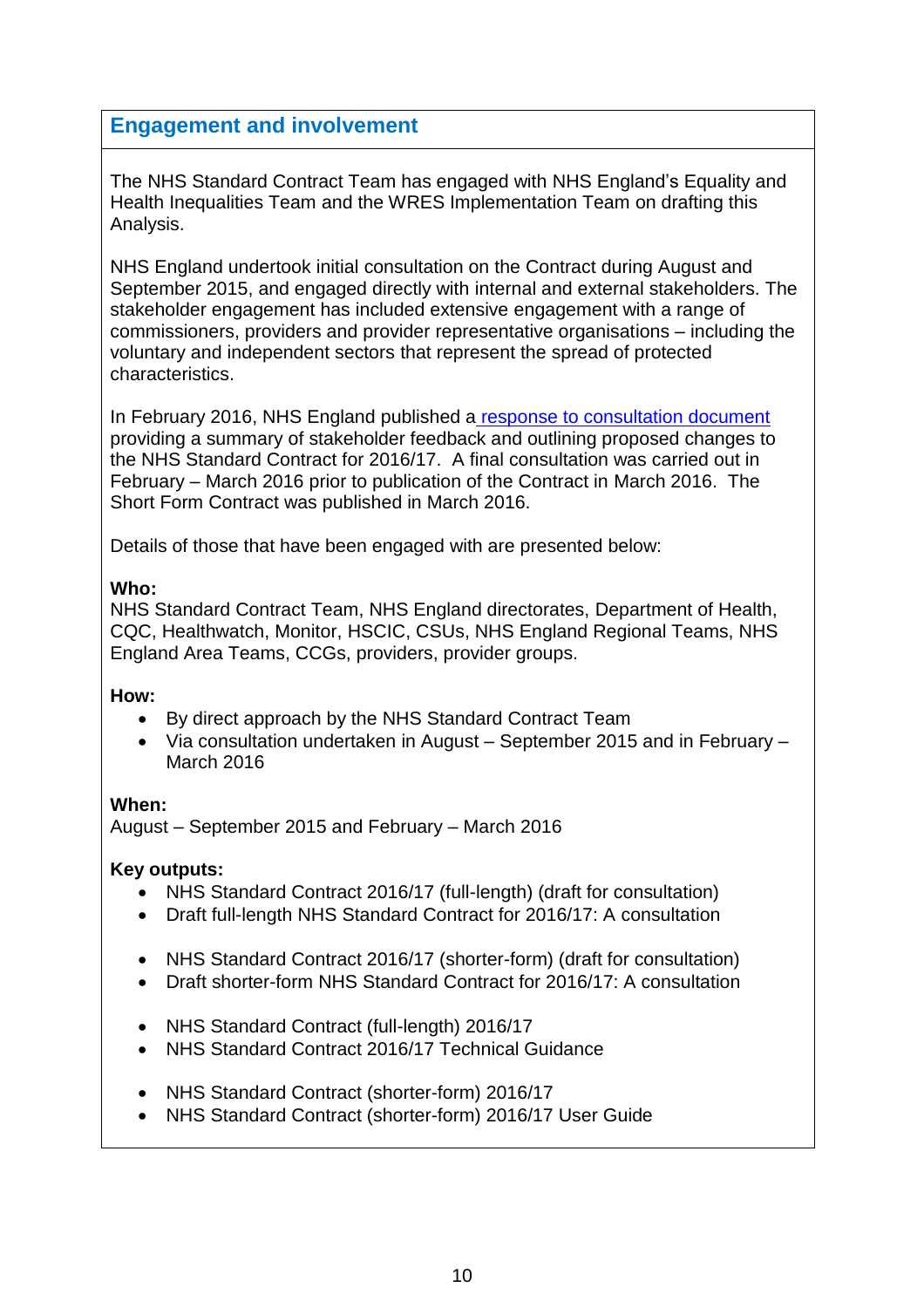#### **Summary of Analysis**

**Eliminating discrimination, harassment and victimisation Advancing equality of opportunity Promoting good relations between groups** 

The NHS Standard Contract prohibits discrimination on the basis of the nine characteristics given protection under the Equality Act 2010 s4(9); this being a mutual obligation on both the commissioner and the Provider. The Contract also places a positive requirement on NHS Providers to make reasonable adjustments for Service Users, Carers and Legal Guardians who do not speak, read or write English or who have communication difficulties (including hearing, oral or learning impairments), and to report on this in the Review Meetings held with commissioners.

The Contract includes an obligation on NHS Trusts and Foundation Trusts to implement the Equality Delivery System (EDS2); this tool is designed to help organisations to improve their equality performance for patients and the NHS workforce across all nine protected characteristics (and other disadvantaged groups), and help the organisation to meet the three elements of the Public Sector Equality Duty: eliminate discrimination, harassment and victimisation; advance equality of opportunity and promote good relations between groups that share and do not share a protected characteristic. Implementing EDS2 can also be used to support organisations to deliver on aspects of their health inequalities work.

Providers are also obliged to implement the Workforce Race Equality Standard and submit an annual report to the Co-ordinating Commissioner on its progress in implementation and subsequent reduction in workplace discrimination on the basis of ethnicity.

Providers are also strongly encouraged to use the EDS2 and WRES reporting templates and to publish these on their websites.

The Contract also places a requirement on the Provider to provide a plan setting out how it will comply with its obligations contained in section 149 of the Equality Act 2010 and section 6 of the Human Rights Act 1998, and to provide this plan to the commissioner.

It is expected that each NHS organisation will have its own local strategic and operational plans that will demonstrate how the needs of people with characteristics given protection under the Equality Act 2010 will be met, ensuring equitable access to, and experiences of, NHS services.

Guidance supporting Clinical Commissioning Groups (CCGs) in meeting their legal duties in respect of equality and health inequalities can be found at: <http://www.england.nhs.uk/wp-content/uploads/2014/12/hlth-inqual-guid-comms.pdf>